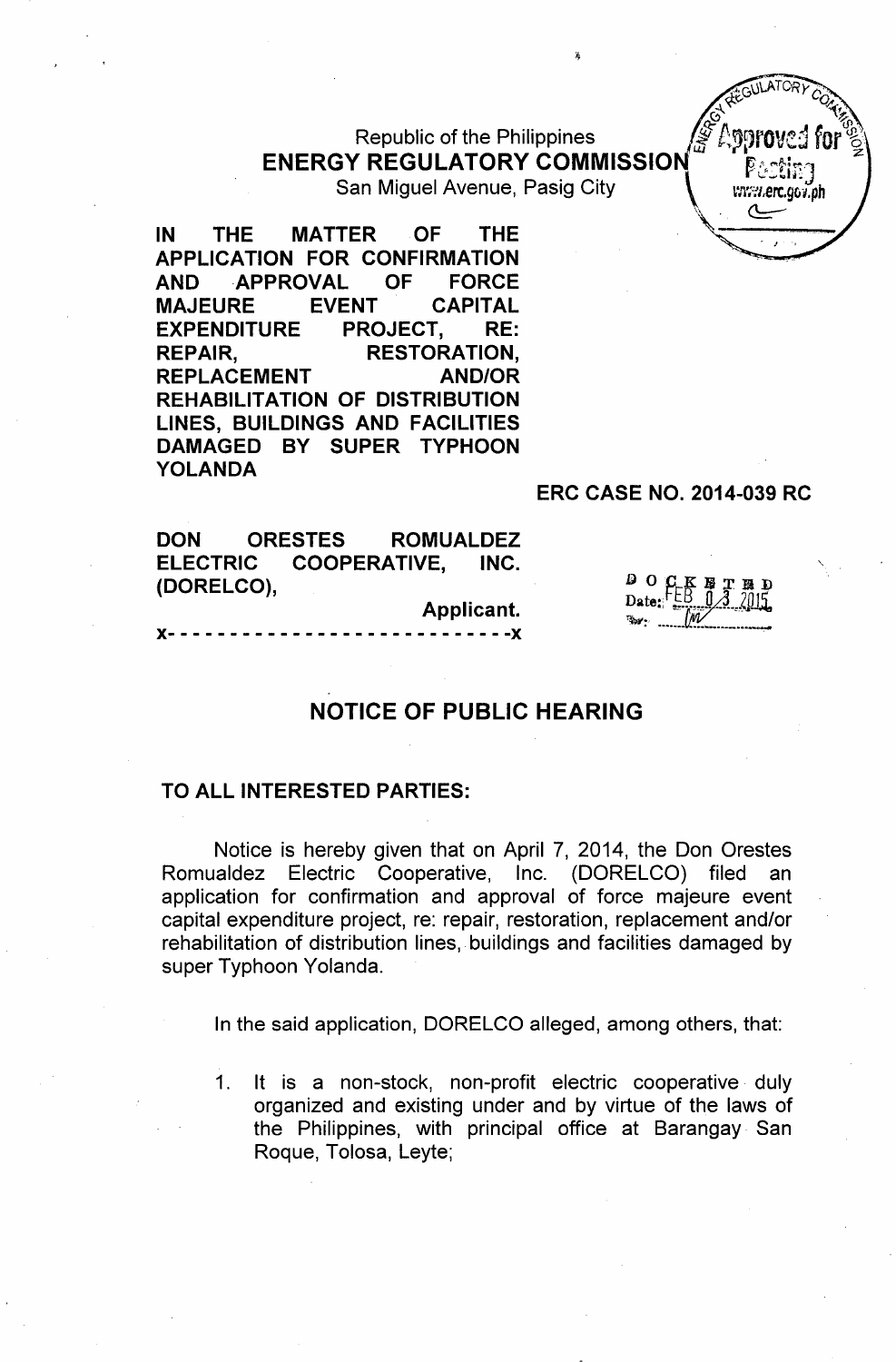- 2. It holds an exclusive franchise issued by the National Electrification Commission (NEC), to operate an electric light and power distribution service in the Municipalities of Abuyog, Burauen, Dagami, Dulag, Lapaz, Julita, Javier, Macarthur, Mahaplag, Mayorga, Tabon, Tanauan and Tolosa, all in the Province of Leyte;
- 3. At 5:00 A.M. of November 8, 2013, National Disaster Risk Reduction and Management Council (NDRRMC) issued Severe Weather Bulletin (SWB) No. 6 stating that Typhoon Yolanda has made a landfall over Guiuan, Eastern Samar, with maximum sustained winds of 235 kph near the center and gustiness of up to 275 kph and was forecasted to move WNW at 39 kph placing various Visayas areas under Storm Signal No. 4, namely: Northern Samar, Eastern Samar, Samar, Leyte, Southern Leyte, Biliran, Northern Cebu, Cebu City, Bantayan, Camotes Islands, Northern Negros Occidental, Capiz, Aklan, Antique, Iloilo and Guimaras;
- 4. Typhoon Yolanda made its second landfall over Tolosa, Leyte at 7:00 A.M. and the eye of the Typhoon Yolanda was located at the vicinity of Ormoc City, Leyte with maximum sustained winds of 215 kph near the center and gustiness of up to 250 kph. At about 9:00 A.M., the eye of Typhoon Yolanda was located at the coast of Palompon, Leyte with same maximum speed and gustiness. It made six (6) landfalls before traversing over the West Philippine Sea and at 3:30 P.M. of November 9, 2013, it was reported to be outside Philippine Area of Responsibility (PAR);
- 5. Typhoon Yolanda was classified as Category 5 super typhoon. It is also the strongest storm recorded at landfall, and unofficially the strongest typhoon ever recorded in terms of wind speed (315kph). About 6,200 individuals were reported dead and about 28,000 injured while about 1,700 are still missing. Over 3,000,000 families (16,000,000 persons) were affected by the onslaught of Typhoon Yolanda;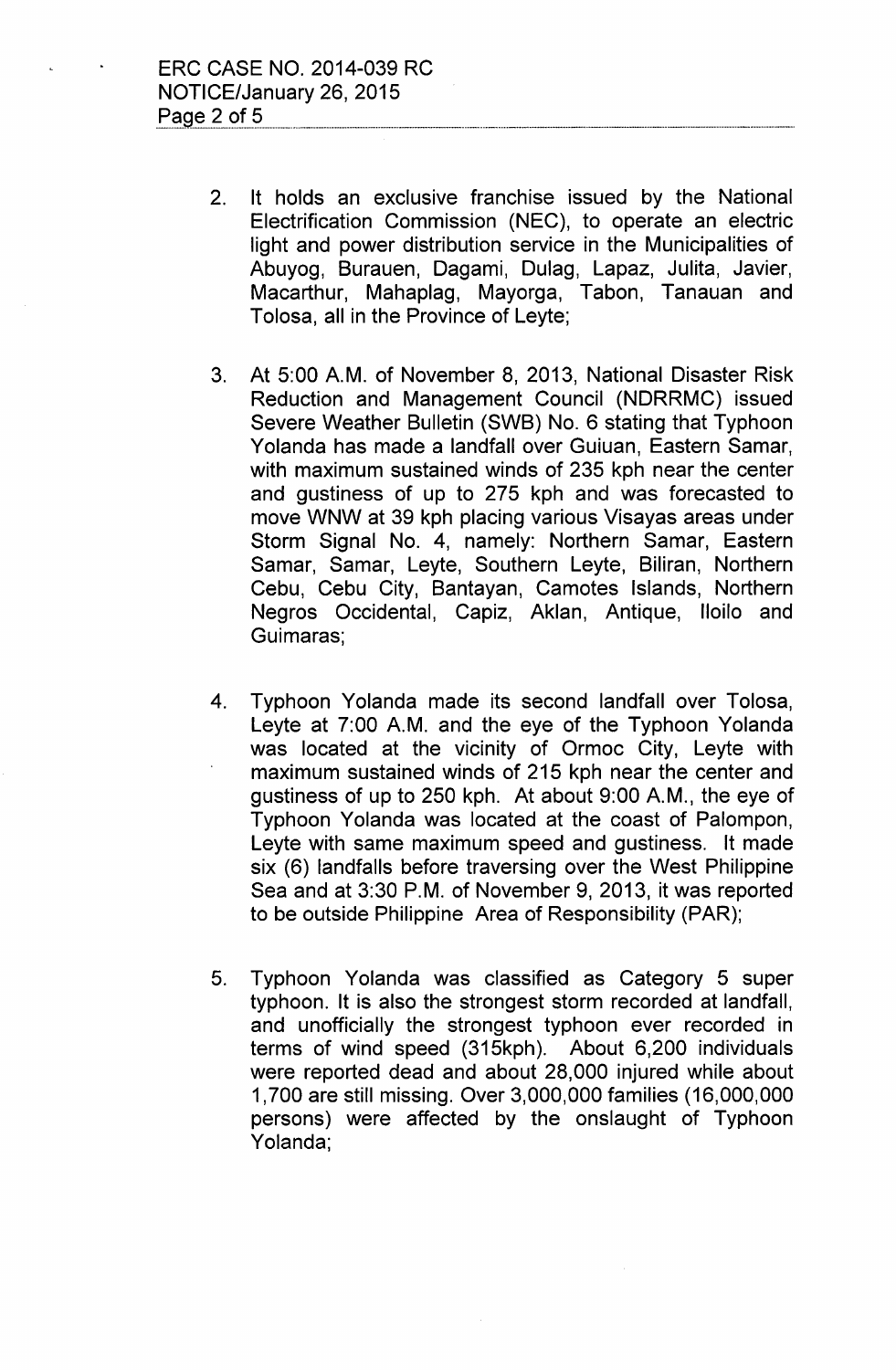- 6. The instant application is being filed pursuant to Section 3.3, Article III of the Commission's Amended Rules for the Approval of Regulated Entities' Capital Expenditure Project, as well as other pertinent laws, rules and regulations;
- 7. The force majeure event capital expenditure project consists of the repair, restoration, replacement and/or rehabilitation of its heavily damaged distribution lines and facilities as well as Main Office Headquarters and Sub-Offices;
- 8. The estimated cost of repair, restoration, replacement and/or rehabilitation of the damaged properties of DORELCO is Seven Hundred Fourteen Million, Eight Hundred Ninety Three Thousand Three Hundred Sixty Eight Pesos (PhP714,893,368.00);
- 9. Repair, restoration and rehabilitation works were immediately started after the typhoon subsided and still ongoing up to this time;
- 10. The project was necessitated in order to restore electric power and achieve a safe and reliable power supply in the cooperative's franchise area;
- 11. The full cost of the project shall be financed wholly out of the Yolanda Recovery and Rehabilitation Program (YRRP) subsidy allocated for DORELCO by the national government;

#### RATE IMPACT OF THE PROJECT

12. Since the full cost of the project will be funded through government subsidy, the project will have no impact on the rates to applicant's customers;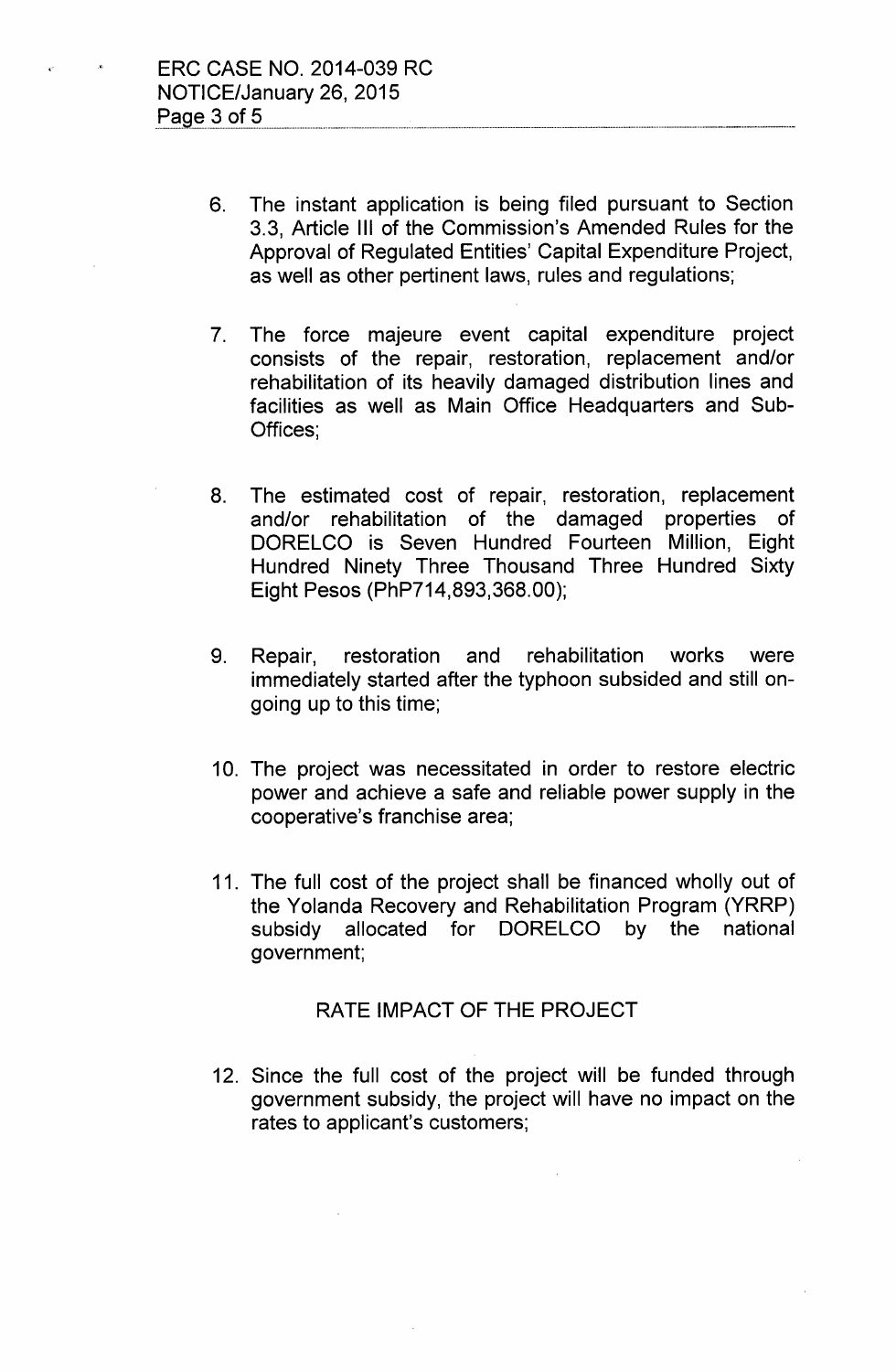ţ.

## COMPLIANCE WITH PRE-FILING AND DOCUMENTARY REQUIREMENTS

13. Finally, in compliance with the pre-filing and other documentary requirements for the application, applicant is submitting the following documents to form integral parts of the application, as follows:

| Annex        | Nature of Document                                       |
|--------------|----------------------------------------------------------|
|              | DORELCO Board Resolution authorizing the filing of the   |
| A            | instant application                                      |
|              | Notice of Force Majeure Event (Typhoon Yolanda) dated    |
| B            | <b>February 5, 2014</b>                                  |
|              |                                                          |
| C            | <b>Executive Summary of the Project</b>                  |
|              | Proof of furnishing of copies of the Application to the  |
|              | Sangguniang Bayan of Tolosa and the Sangguniang          |
| D to $D-1$   | Panlalawigan of Leyte                                    |
|              | Publication of the Application in a newspaper of general |
|              | circulation within DORELCO's franchise area or where it  |
| $E$ to $E-2$ | principally operates, with Affidavit of Publication      |

14. It prays that after due notice and hearing, the repair, restoration, replacement and/or rehabilitation works it undertook on its distribution lines, facilities and other properties destroyed by Super Typhoon Yolanda on November 8, 2013, be confirmed and approved.

The Commission has set the application for jurisdictional hearing, expository presentation, pre-trial conference and evidentiary hearing on March 26, 2015 (Thursday) at nine o'clock in the morning (9:00 A.M.), at the DORELCO Principal Office, Barangay San Roque, Tolosa, Leyte.